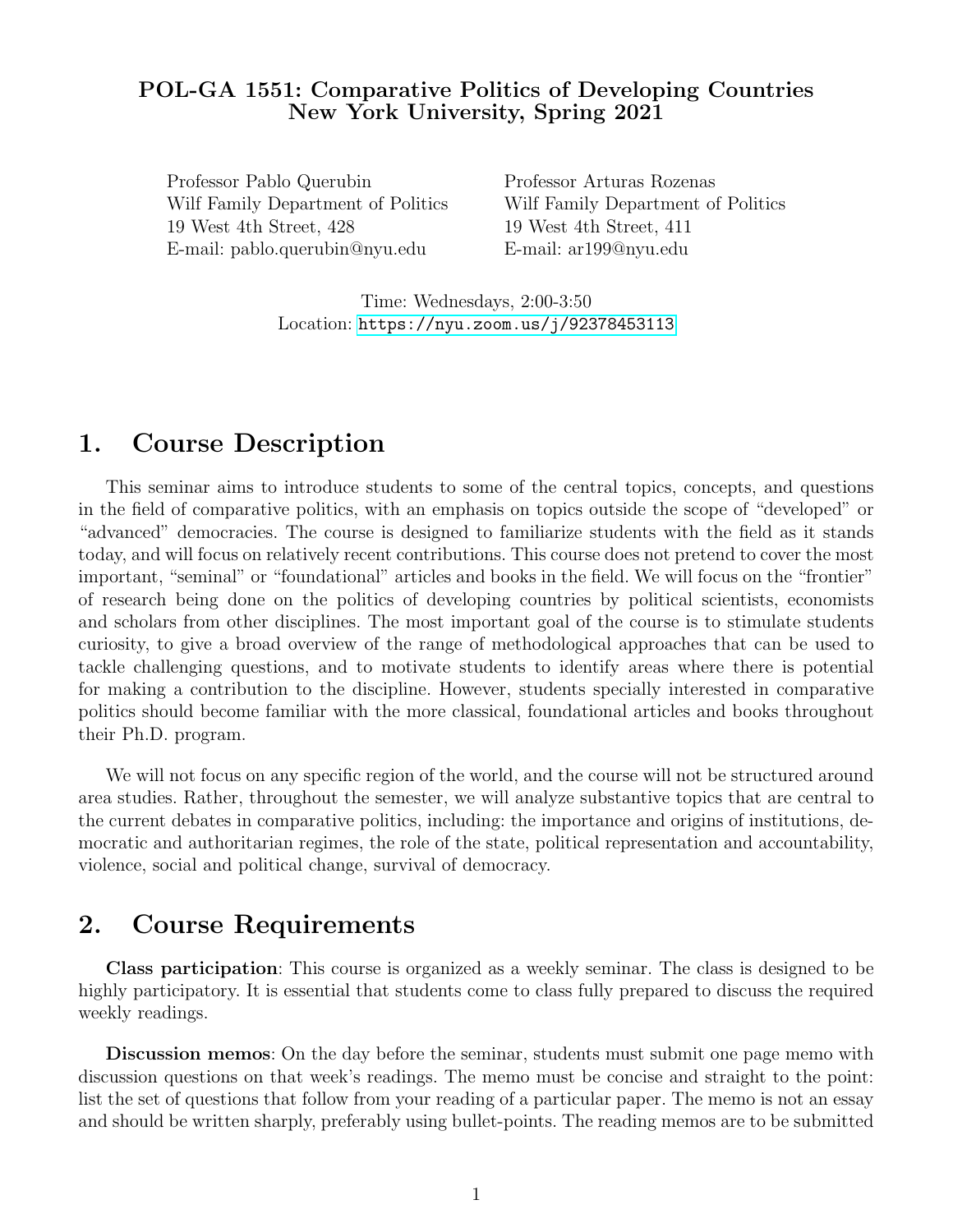through NYU classes by 4PM on Tuesday prior to the class. We will circulate the comments among the class participants by 6PM on Tuesday so that we can all prepare for the discussion.

Paper reviews: The seminars will be structured around the in-depth discussion of two/three papers per session. Students will be assigned to write referee reports on the papers marked with two asterisks. In addition to briefly summarizing the paper (in one paragraph), the review should evaluate the strengths and weaknesses of the paper, critically assess its overall contribution, and propose how the paper could be made better and outline further questions that follow from that paper. We will then have an open discussion and discuss potential avenues for future research. The number of discussions per student during the semester will depend on the number of students enrolled. At the start of the semester, we will randomly assign students to review papers, but you will have a week to voluntarily redistribute the papers among yourselves.

Research paper: Students must also submit a research proposal on April 26th. This must be a concrete proposal on a research paper. It should include a motivation and contribution to the literature, data sources and empirical strategy. These research proposals will be circulated among all class participants. During the last 2 sessions of the semester, we will all discuss each proposal and provide feedback.

The distribution of grading is as follows:

- In-class participation:  $25\%$
- Discussion memos:  $25\%$
- Referee reports:  $25\%$
- Research proposal  $25\%$ .

# 3. Readings

All readings marked with a " $(*)$ " or a " $(**)$ " are required and you should read them carefully. Your weekly one-page memo will be based on these readings. Each reading marked with a "(\*\*)" will be reviewed by one students. Students are encouraged to bring particular readings of interest to our attention, and to make suggestions of any kind about the syllabus. We may adjust the syllabus and the required readings throughout the semester.

#### Week 1: Feb 3 - Theory and Method in Comparative Politics

- William Roberts Clark and Matt Golder. Big Data, Causal Inference, and Formal Theory: Contradictory Trends in Political Science?: Introduction. PS: Political Science and Politics, 48  $(1):65–70, 2015 (*)$
- Angus Deaton. Instruments, Randomization, and Learning about Development. *Journal of* Economic Literature, 48(2):424–455, 2010 (\*)
- **John D Huber.** Is Theory Getting Lost in the "Identification Revolution"? Newsletter of the Political Economy Section of the American Political Science Association, 2013. URL [http://](http://themonkeycage.org/2013/06/is-theory-getting-lost-in-the-identification-revolution/) [themonkeycage.org/2013/06/is-theory-getting-lost-in-the-identification-revolution/](http://themonkeycage.org/2013/06/is-theory-getting-lost-in-the-identification-revolution/) (\*)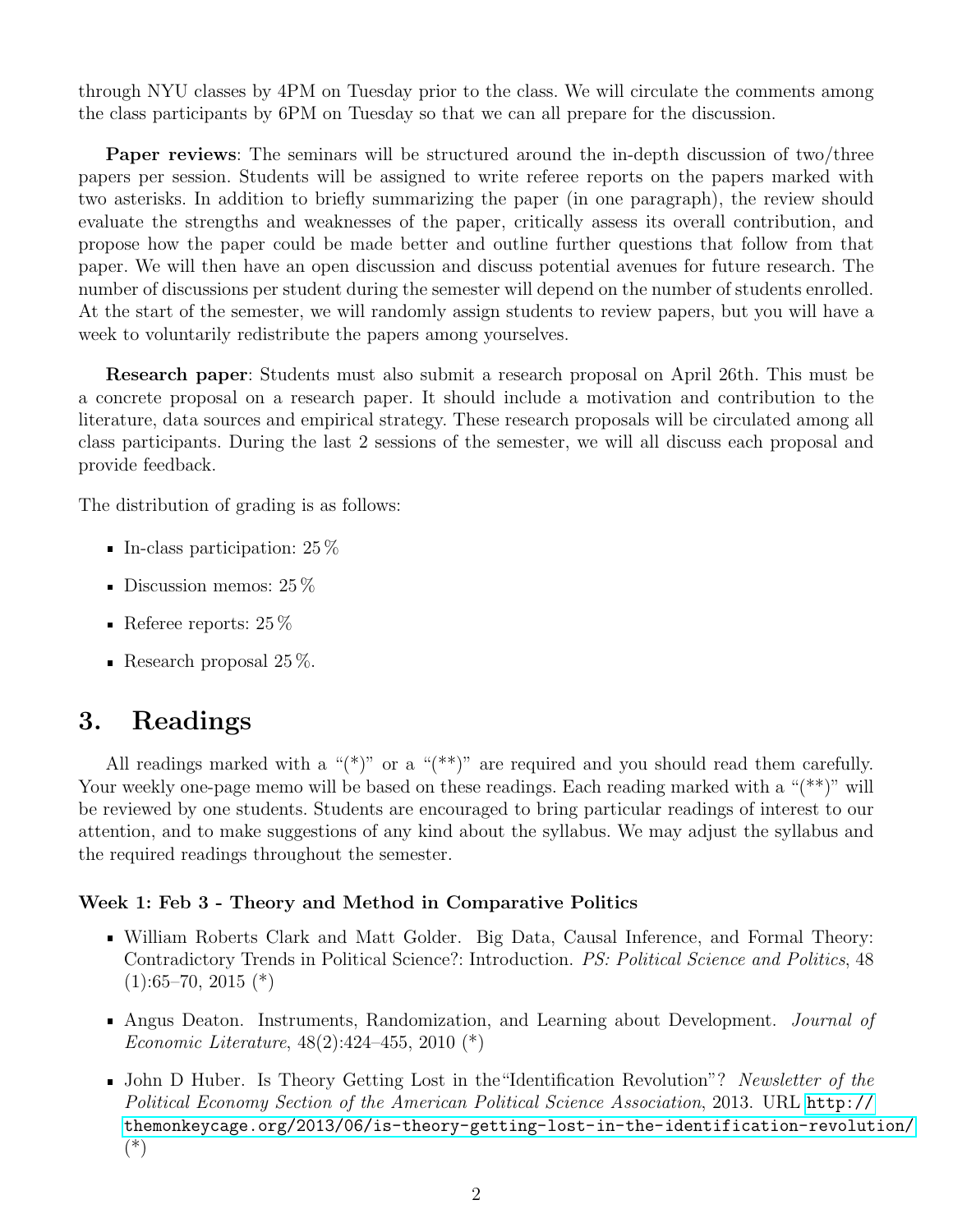Additional Readings:

- Adam Przeworski. Is the Science of Comparative Politics Possible? In Carles Boix and Susan C. Stokes, editors, The Oxford Handbook of Comparative Politics, chapter 6. Oxford University Press, New York, 2007
- **Susan C Stokes. A Defense of Observational Research.** In Field Experiments and their critics: Essays on the Uses and Abuses of Experimentation in the Social Sciences, pages 33–57. Yale University Press New Haven, 2014

# Week 2: February 10 - Institutions, History, and Development

- **Douglass North.** Institutions, Institutional Change, and Economic Performance. Cambridge University Press, Cambridge, 1990, Chs. 1-3, p. 1-26 (\*)
- Avner Greif and David Laitin. A Theory of Endogenous Institutional Change. The American political science review, 98(4), 2004 (\*)
- Daron Acemoglu, Simon Johnson, and James A. Robinson. The Colonial Origins of Comparative Development: An Empirical Investigation. American Economic Review, 91(5):1369–1401, 2001 (\*\*)
- Stelios Michalopoulos and Elias Papaioannou. Pre-Colonial Ethnic Institutions and Contemporary African Development. Econometrica, 81(1), 2013 (\*\*)

- Adam Przeworski, Michael Alvarez, Jose Cheibub, and Fernando Limongi. *Democracy and* Development: Political Institutions and Well-Being in the World, 1950-1990. Cambridge University Press, 2000
- Abhijit Banerjee and Lakshmi Iyer. History, Institutions, and Economic Performance: The Legacy of Colonial Land Tenure Systems in India. American Economic Review, 95(4):1190– 1213, 2005
- Daron Acemoglu, Simon Johnson, and James Robinson. Institutions as a Fundamental Cause of Long Run Growth. In Philippe Aghion and Steven Durlauf, editors, Handbook of Economic Growth, chapter 6. 2005
- Nathan Nunn. The Importance of History for Economic Development. Annual Review of Economics, 1(1):65–92, 2009
- Daron Acemoglu, Simon Johnson, and James A. Robinson. Reversal of Fortune: Geography and Institutions in the Making of the Modern World Income Distribution. Quarterly Journal of Economics, 117(4):1231–1294, 2002
- Dani Rodrik, Arvind Subramanian, and Francesco Trebbi. Institutions Rule: The Primacy of Institutions Over Geography and Integration in Economic Development. Journal of Economic Growth, 9(2):131–165, 2004
- John H. Coatsworth. Structures, Endowments, and Institutions in the Economic History of Latin America. Latin American Research Review, 40(3):126–144, 2005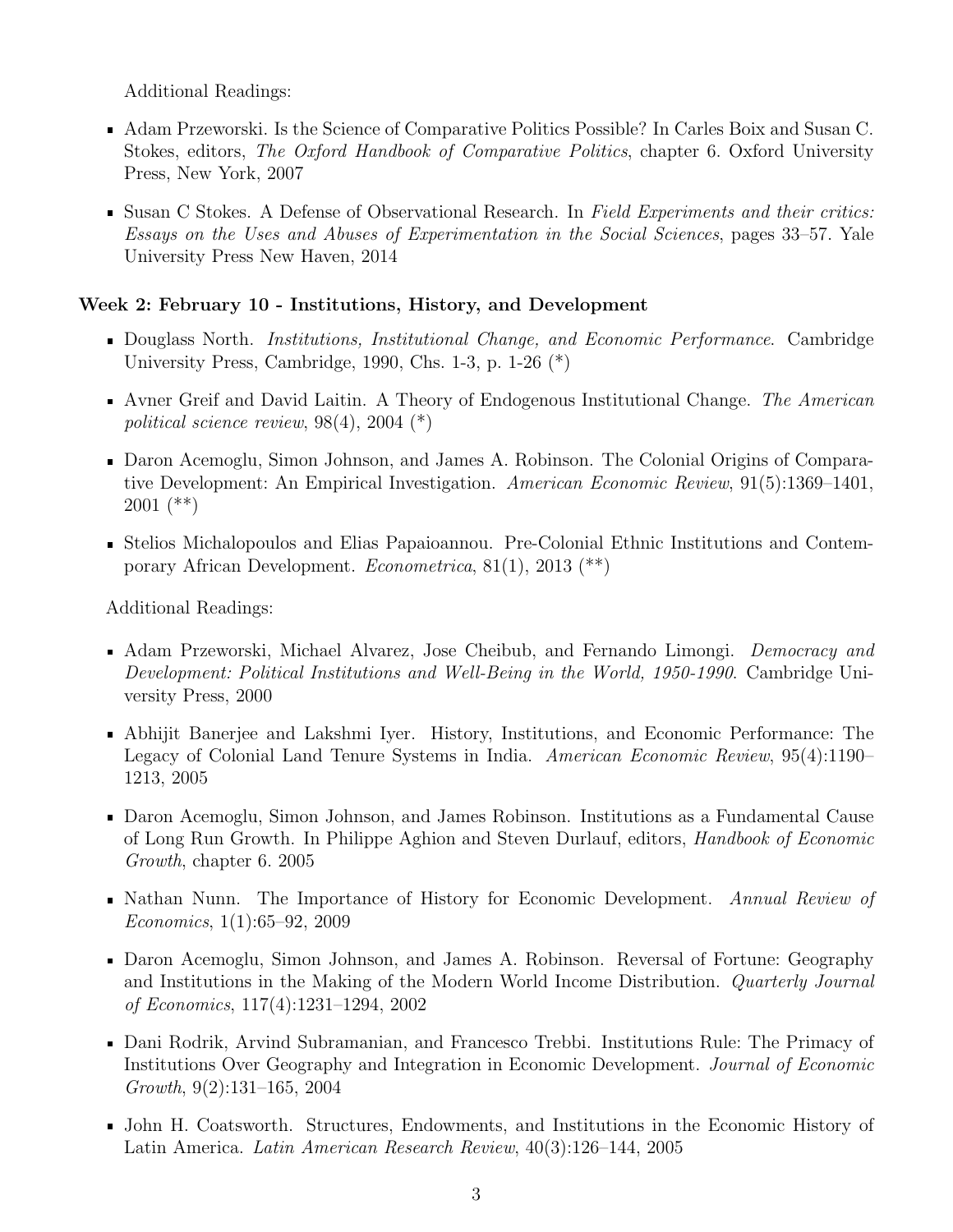- Stanley L. Engerman and Kenneth L. Sokoloff. The Evolution of Suffrage Institutions in the New World. Journal of Economic History, 65(4):891–921, 2005
- **Alexander Gerschenkron.** Economic Backwardness in Historical Perspective. Harvard University Press, Cambridge, MA, 1962
- Elise Huillery. History Matters: The Long-Term Impact of Colonial Public Investments in French West Africa. American Economic Journal: Applied Economics, 1(2):176–215, 2009
- Stelios Michalopoulos and Elias Papaioannou. National Institutions and Subnational Development in Africa. The Quarterly Journal of Economics, 129(1):151–213, 2014

#### Week 3: February 17 - Origins of Democracy

- Daron Acemoglu and James A. Robinson. Economic Origins of Dictatorship and Democracy. Cambridge University Press, New York, 2006 (Chapters 1, 2 and 6) (\*)
- **Ben** W Ansell and David J Samuels. *Inequality and Democratization: An Elite-Competition* Approach. Cambridge University Press, 2014 (Chapters 1 and 2) (\*)
- I Jacob Gerner Hariri. The Autocratic Legacy of Early Statehood. American Political Science Review, 106:471–494, 2012 (\*\*)
- Léonard Wantchékon and Omar Garcia-Ponce. Critical Junctures: Independence Movements and Democracy in Africa. 2013 (\*\*)

- Seymour M. Lipset. Some Social Requisites of Democracy: Economic Development and Political Legitimacy. American Political Science Review, 53:69–105, 1959
- Alessandro Lizzeri and Nicola Persico. Why did the Elites Extend the Suffrage? Democracy and the Scope of Government, with an Application to Britain's "Age of Reform". The Quarterly Journal of Economics, 119(2):707–765, 2004
- Humberto Llavador and Robert J. Oxoby. Partisan Competition, Growth, and the Franchise. The Quarterly Journal of Economics, 120(3):1155–1189, 2005
- Daron Acemoglu, Simon Johnson, James A. Robinson, and Pierre Yared. Income and Democracy. American Economic Review, 98(3):808–42, 2008
- Daron Acemoglu, Simon Johnson, James A. Robinson, and Pierre Yared. Reevaluating the modernization hypothesis. Journal of Monetary Economics, 56(8):1043–1058, 2009
- **Barbara Geddes.** What Do We Know About Democratization After Twenty Years? Annual Review of Political Science, 2(1):115–144, 1999
- Seymour M. Lipset. Political man: The Social Bases of Politics. Johns Hopkins University Press, 1981 (First published in 1960)
- Samuel P. Huntington. *Political Order in Changing Societies*. Yale University Press, 1968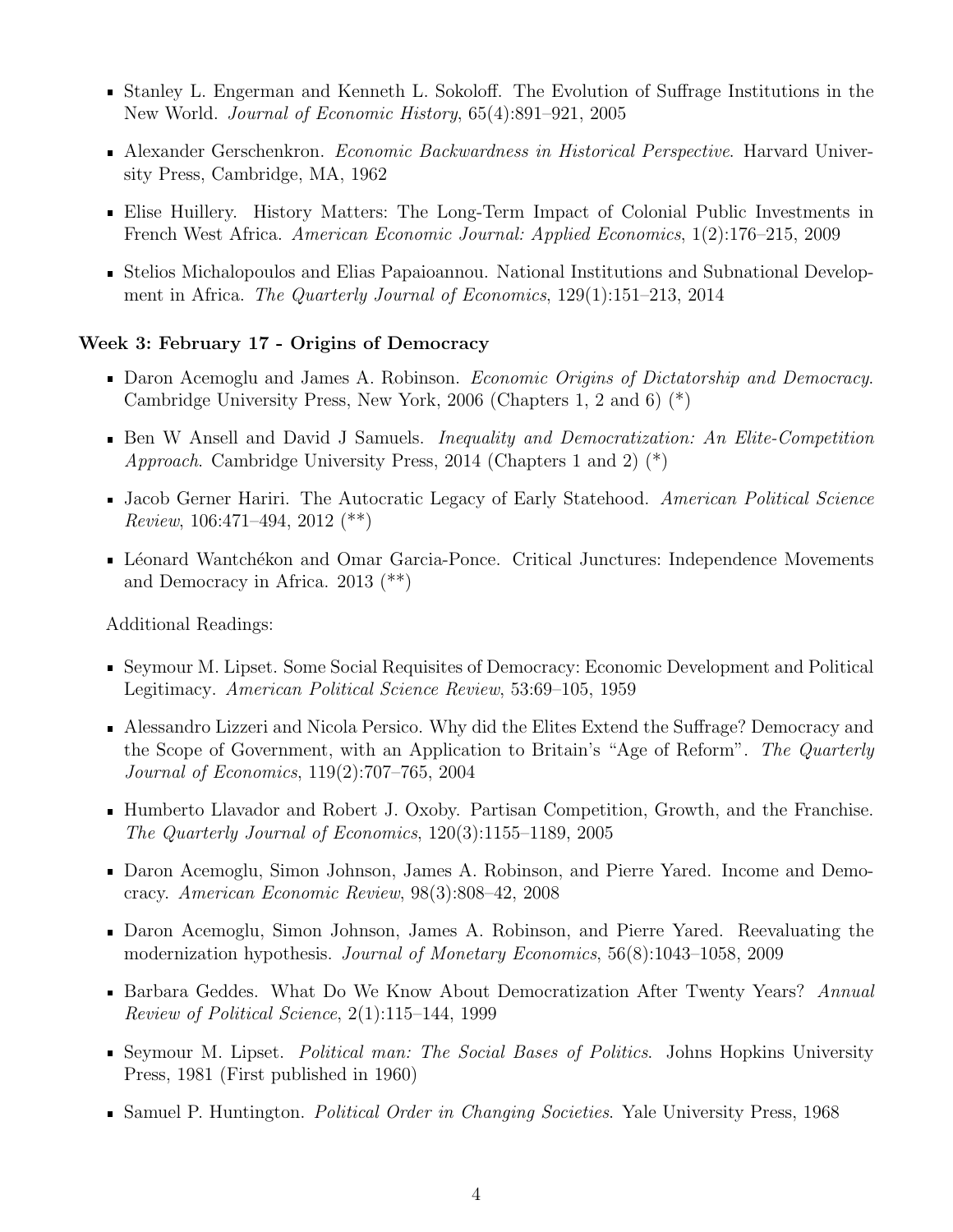- **Samuel P. Huntington.** The Third Wave: Democratization in the Late Twentieth Century. University of Oklahoma Press, 1991
- **Barrington Moore.** Social Origins of Dictatorship and Democracy: Lord and Peasant in the Making of the Modern World. Beacon Press, 1966
- Daniel Treisman. Income, Democracy, and Leader Turnover. American Journal of Political Science, 59(4):927–942, 2015

#### Week 4: February 24 – Autocracy

- Roger B Myerson. The autocrat's credibility problem and foundations of the constitutional state. American Political Science Review, 102(01):125–139, 2008 (\*)
- Jennifer Gandhi and Adam Przeworski. Authoritarian Institutions and the Survival of Autocrats. Comparative Political Studies,  $40(11):1279-1301$ ,  $2007(*)$
- **Patrick Francois, Ilia Rainer, and Francesco Trebbi. How is power shared in africa?** Econome*trica*, 83(2):465–503, 2015 (\*\*)
- Lisa Blaydes and Eric Chaney. The Feudal Revolution and Europe's Rise: Political Divergence of the Christian West and the Muslim World Before 1500 ce. American Political Science Review,  $107(1):16-34, 2013$  (\*\*)

- Carles Boix and Milan W Svolik. The Foundations of Limited Authoritarian Government: Institutions, Commitment, and Power-Sharing in Dictatorships. The Journal of Politics, 75 (02):300–316, 2013
- Carl Joachim Friedrich and Zbigniew K Brzezinski. Totalitarian Dictatorship and Autocracy. Cambridge: Harvard University Press, 1965
- Gordon Tullock. Autocracy. Kluwer Academic Publishers, Dordrecht, 1987
- **Jennifer Gandhi.** Political Institutions under Dictatorship. Cambridge University Press, 2008
- $\blacksquare$  Milan W. Svolik. The Politics of Authoritarian Rule. Cambridge University Press, 2012
- Barbara Geddes. Authoritarian breakdown. Manuscript. Department of Political Science, UCLA, 2004
- **Beatriz Magaloni.** Credible Power-Sharing and the Longevity of Authoritarian Rule. Comparative Political Studies, 41, 2008
- Timothy Besley and Masayuki Kudamatsu. Making Autocracy Work. In Elhanan Helpman, editor, Institutions and Economic Performance. Harvard University Press, 2008
- Zhaotian Luo and Arturas Rozenas. Ruling the ruling coalition: An informational theory of authoritarian governance. Working Paper, 2018b
- $\blacksquare$  Milan W. Svolik. *The Politics of Authoritarian Rule.* Cambridge University Press, 2012
- I James R Hollyer, James Raymond Vreeland, and B Peter Rosendorff. Transparency, Democracy, and Autocracy: Economic Transparency and Political (In) Stability. Cambridge University Press, 2018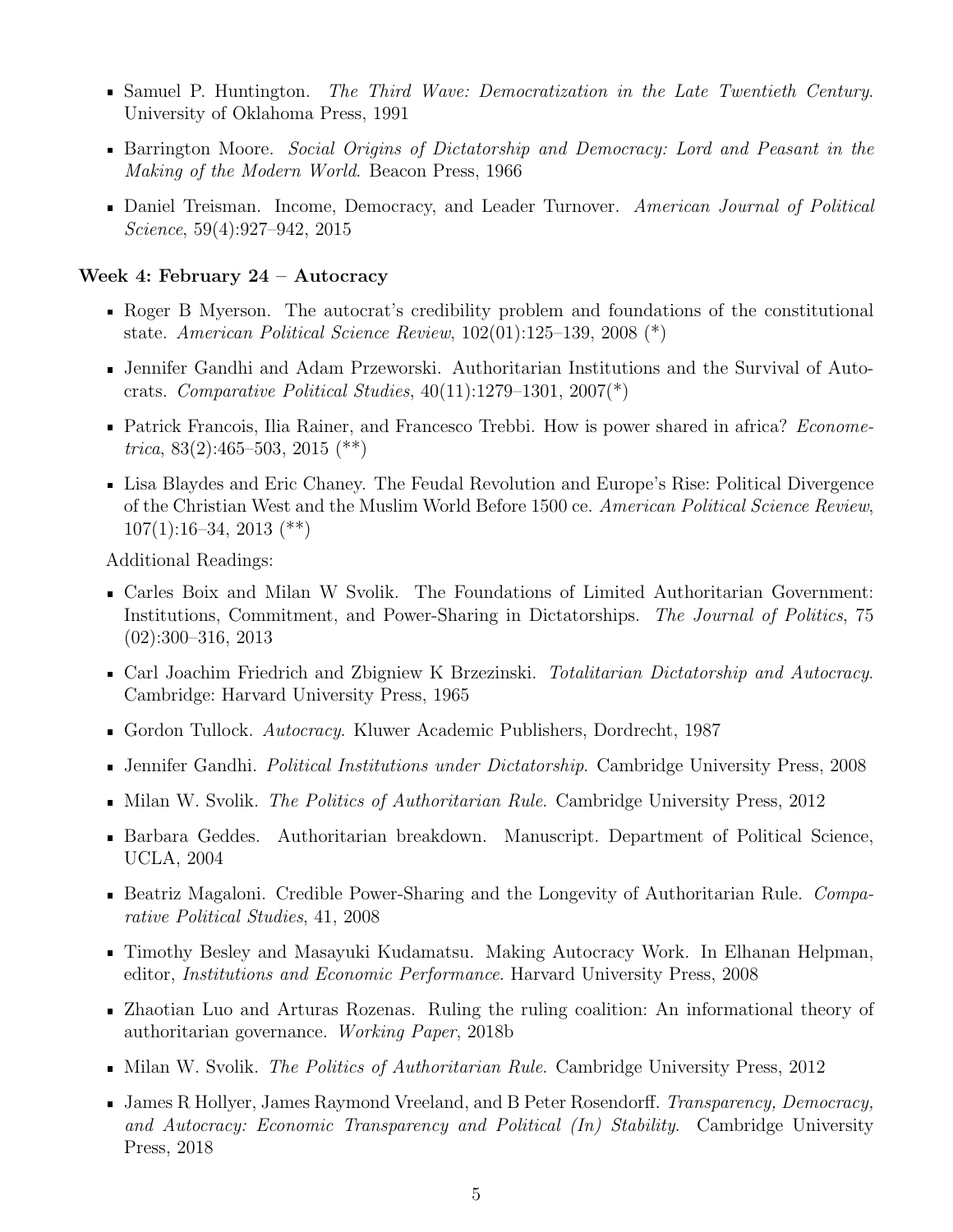#### Week 5: March 3 – Hybrid Regimes

- Guillermo A O'Donnell. Horizontal accountability in new democracies. Journal of democracy,  $9(3):112-126, 1998 (*)$
- **Beatriz Magaloni.** Voting for Autocracy: Hegemonic Party Survival and Its Demise in Mexico. Cambridge University Press, 2006 (Intro) (\*)
- Monica Martinez-Bravo. The Role of Local Officials in New Democracies: Evidence from Indonesia. American Economic Review, 104(4):1244–87, April 2014 (\*\*)
- Miguel R. Rueda. Small aggregates, big manipulation: Vote buying enforcement and collective monitoring. American Journal of Political Science,  $61(1):163-177, 2017(**)$

- Steven Levitsky and Lucan Way. Competitive Authoritarianism. Hybrid Regimes After the Cold War. Cambridge University Press, Cambridge, 2010
- Iason Brownlee. Authoritarianism in an Age of Democratization. Cambridge University Press, Cambridge, 2007
- **Exambridge:** Elections and Distributive Politics in Mubarak's Egypt. Cambridge University Press, New York, 2011
- Arturas Rozenas. Office insecurity and electoral manipulation. *Journal of Politics*,  $78(1)$ : 232–248, 2016
- **EXECUTE:** Zhaotian Luo and Arturas Rozenas. The election monitor's curse. American Journal of Political Science, 62(1):148–160, 2018a
- Ruben Enikolopov, Vasily Korovkin, Maria Petrova, Konstantin Sonin, and Alexei Zakharov. Field experiment estimate of electoral fraud in russian parliamentary elections. Proceedings of the National Academy of Sciences, 110(2):448–452, 2013
- Scott Gehlbach and Alberto Simpser. Electoral manipulation as bureaucratic control. American Journal of Political Science, 59(1):212–224, 2015
- Jennifer Gandhi and Ellen Lust-Okar. Elections Under Authoritarianism. Annual Review of Political Science, 12:403–422, 2009
- Michael K Miller. Elections, information, and policy responsiveness in autocratic regimes. Comparative Political Studies, 48(6), 2015
- Adam Przeworski, Gonzalo Rivero, and Tianyang Xi. Elections as a conflict processing mechanism. European Journal of Political Economy, 39:235–248, 2015
- Alberto Simpser. Why Governments and Parties Manipulate Elections: Theory, Practice, and Implications. Cambridge University Press, New York, 2013
- Timothy Frye, John O Reuter, and David Szakonyi. Political Machines at Work Voter Mobilization and Electoral Subversion in the Workplace. World Politics, 66(2):195–228, 2014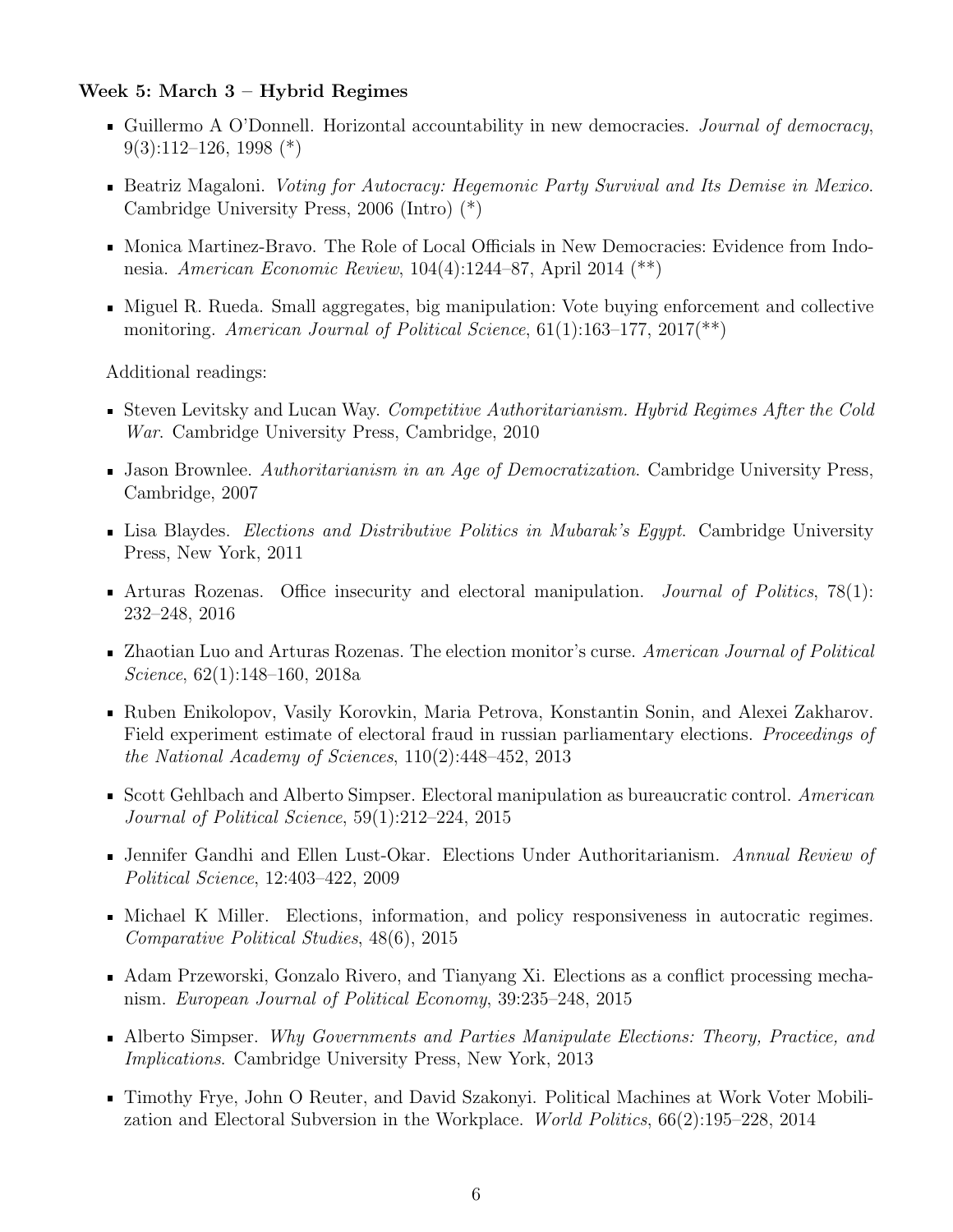- Jennifer Gandhi and Elvin Ong. Committed or conditional democrats? opposition dynamics in electoral autocracies. American Journal of Political Science, 63(4):948–963, 2019
- Edmund Malesky and Paul Schuler. Nodding or Needling: Analyzing Delegate Responsiveness in an Authoritarian Parliament. American Political Science Review, 104:482–502, 2010

#### Week 6: March 10 – The State

- Charles Tilly. War Making and State Making as Organized Crime. In Peter Evans, Dietrich Rueschemeyer, and Theda Skocpol, editors, *Bringing the State Back In*. Cambridge University Press, 1985 (\*)
- Joram Mayshar, Omer Moav, and Zvika Neeman. Geography, Transparency, and Institutions. American Political Science Review, 111(3):622–636, 2017 (\*\*)
- Raul Sanchez de la Sierra. On the Origin of States: Stationary Bandits and Taxation in Eastern Congo. Journal of Political Economy, forthcoming (\*\*)

- James C. Scott. The Art of Not Being Governed: An Anarchist History of Upland Southeast Asia. Yale University Press, 2009
- Jeffrey Herbst. States and Power in Africa: Comparative Lessons in Authority and Control. Princeton University Press, 2000 (Read Chapters 1, 2 and 5)
- **Peter Evans.** Embedded Autonomy: States and Industrial Transformation. Princeton University Press, 1995 (†)
- Daron Acemoglu, James A. Robinson, and Rafael J. Santos. The Monopoly of Violence: Evidence from Colombia. Journal of the European Economic Association, 11:5–44, 2013
- Daron Acemoglu, Camilo Garcia-Jimeno, and James A. Robinson. State Capacity and Development: A Network Approach. The American Economic Review, 105(8):2364–2409, 2015
- Melissa Dell, Nathan Lane, and Pablo Querubin. The Historical State, Local Collective Action and Economic Development in Vietnam. Unpublished Manuscript, 2017
- Charles Tilly. Coercion, Capital and European States, AD 990-1992. Blackwell, 1990
- James A. Robinson. States and Power in Africa by Jeffrey Herbst: A Review Essay. Journal of Economic Literature, XL:510–519, 2002
- Timothy Besley and Torsten Persson. The Origins of State Capacity: Property Rights, Taxation, and Politics. American Economic Review, 99(4):1218–44, 2009
- Timothy Besley and Torsten Persson. Pillars of Prosperity: The Political Economics of Development Clusters. Princeton University Press, 2011
- James C. Scott. Seeing Like a State: How Certain Schemes to Improve the Human Condition Have Failed. Yale University Press, 1999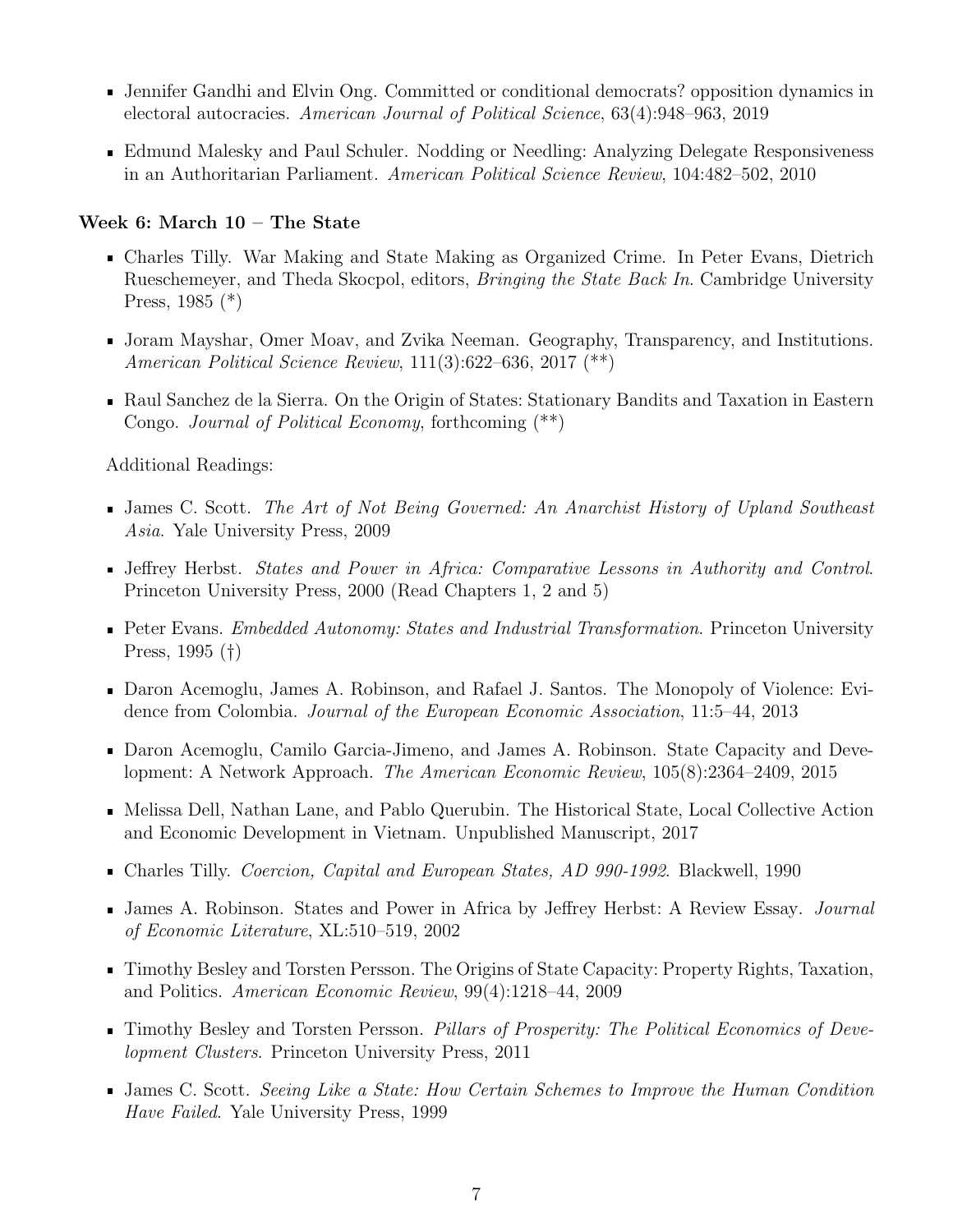- I James Fenske. Ecology, trade, and states in pre-colonial africa. *forthcoming Journal of the* European Economic Association
- Edward Gibson. Boundary Control: Subnational Authoritarianism in Democratic Countries. World Politics, 58, 2005
- Daron Acemoglu. Politics and Economics in Weak and Strong States. Journal of Monetary Economics, 52:1199–1226, 2005
- Ienny Guardado. Office-selling, corruption, and long-term development in peru. American Political Science Review, 112(4):971–995, 2018

#### Week 7: March 17 – Bureaucracy

- John D Huber and Nolan McCarty. Bureaucratic capacity, delegation, and political reform. American Political Science Review, 98(3):481–494, 2004 (\*)
- Thomas B Pepinsky, Jan H Pierskalla, and Audrey Sacks. Bureaucracy and service delivery. Annual Review of Political Science, 20:249–268, 2017 (\*)
- Ting Chen and James Kai-sing Kung. Busting the "princelings": The campaign against corruption in china's primary land market. The Quarterly Journal of Economics, 134(1):185–226, 2019 (\*\*)
- Sarah Brierley. Unprincipled principals: Co-opted bureaucrats and corruption in ghana.  $Ame$ rican Journal of Political Science, 2019(\*\*)

- Avinash K Dixit. Democracy, autocracy and bureaucracy. Journal of Globalization and Development, 1(1), 2010
- Georgy Egorov and Konstantin Sonin. Dictators and their viziers: Endogenizing the loyaltycompetence trade-off. Journal of the European Economic Association, 9(5):903–930, 2011
- Junyan Jiang. Making bureaucracy work: Patronage networks, performance incentives, and economic development in china. American Journal of Political Science, 62(4):982–999, 2018
- Jidong Chen, Jennifer Pan, and Yiqing Xu. Sources of authoritarian responsiveness: A field experiment in china. American Journal of Political Science, 60(2):383–400, 2016
- Ying Bai and Ruixue Jia. Elite recruitment and political stability: The impact of the abolition of china's civil service exam. Econometrica, 84(2):677–733, 2016
- J David Brown, John S Earle, and Scott Gehlbach. Helping hand or grabbing hand? state bureaucracy and privatization effectiveness. American Political Science Review, 103(2):264– 283, 2009
- Alisha C Holland. Forbearance. American Political Science Review, 110(2):232–246, 2016
- Rikhil R Bhavnani and Alexander Lee. Does affirmative action worsen bureaucratic performance? evidence from the indian administrative service. American Journal of Political Science, 2019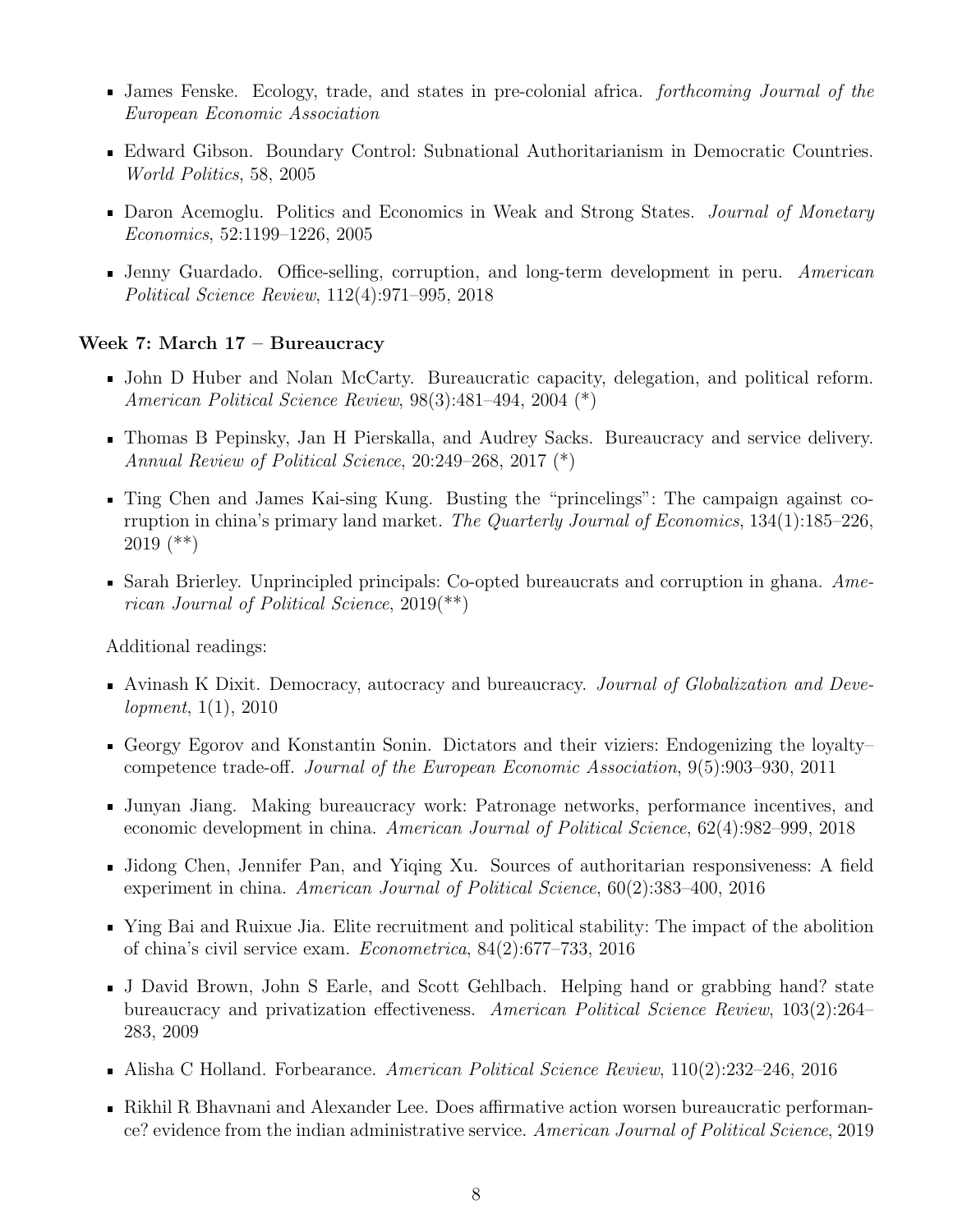### Week 8: March 24 - Representation and Accountability

- G Bingham Powell Jr. Political representation in comparative politics. Annu. Rev. Polit. Sci., 7:273–296, 2004 (\*)
- Raghabendra Chattopadhyay and Esther Duflo. Women as Policy Makers: Evidence from a Randomized Policy Experiment in India. Econometrica, 72(5):1409–1443, 2004 (\*\*)
- Erik Meyersson. Islamic rule and the empowerment of the poor and pious. Econometrica, 82  $(1):229-269, 2014$  (\*\*)

Additional Readings:

- George Kwaku Ofosu. Do fairer elections increase the responsiveness of politicians? American Political Science Review, 113(4):963–979, 2019
- Rikhil R. Bhavani. Do Electoral Quotas Work after They Are Withdrawn? Evidence from a Natural Experiment in India. American Political Science Review, 103:23–35, 2009
- Diana Z. OBrien and Johanna Rickne. Gender quotas and women's political leadership. American Political Science Review, 110(1):112–126, 2016
- Julien Labonne, Sahar Parsa, and Pablo Querubin. Political Dynasties, Term Limits and Female Political Empowerment: Evidence from the Philippines. Unpublished Manuscript, 2016
- Jean-Marie Baland and James A. Robinson. Land and Power: Theory and Evidence from Chile. American Economic Review, 98(5):1737–65, 2008
- Monica Martinez-Bravo, Gerard Padro-i Miquel, Nancy Qian, and Yang Yao. Do Local Elections in Non-Democracies Increase Accountability? Evidence from Rural China. Unpublished Manuscript, 2013a
- Monica Martinez-Bravo, Gerard Padro-i Miquel, Nancy Qian, and Yang Yao. Political Reform in China: Elections, Public Goods and Income Distribution. Unpublished Manuscript, 2013b
- Andrew Beath, Fotini Christia, and Ruben Enikolopov. Empowering Women through Development Aid: Evidence from a Field Experiment in Afghanistan. American Political Science Review, 107:540–557, 2013
- Rory Truex. Making Autocracy Work: Representation and Responsiveness in Modern China. Cambridge University Press, 2016
- Ramya Parthasarathy, Vijayendra Rao, and Nethra Palaniswamy. Deliberative democracy in an unequal world: A text-as-data study of south india's village assemblies. American Political Science Review, 113(3):623–640, 2019

# Week 9: March 31 - Violence

- Paul Collier and Anke Hoeffler. Greed and grievance in civil war. Oxford Economic Papers, 56  $(4):563-595, 10\ 2004$  (\*)
- Matthew Adam Kocher, Thomas B Pepinsky, and Stathis N Kalyvas. Aerial bombing and counterinsurgency in the vietnam war. American Journal of Political Science, 55(2):201–218, 2011 (\*)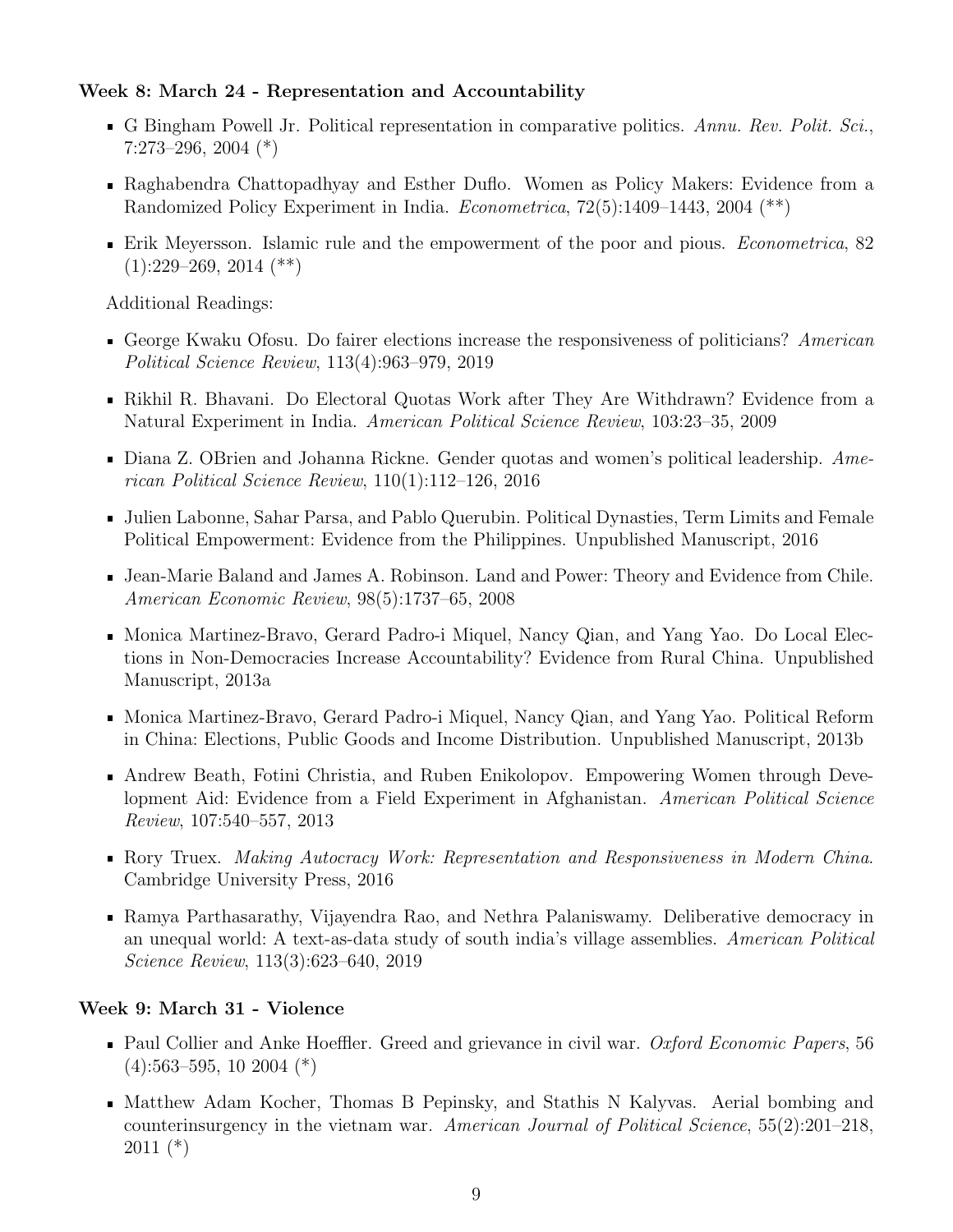- Gareth Nellis, Niloufer Siddiqui, et al. Secular party rule and religious violence in pakistan. American political science review,  $112(1)$ :49–67,  $2018$  (\*\*)
- Oeindrila Dube and Juan Vargas. Commodity Price Shocks and Civil Conflict: Evidence from Colombia. The Review of Economic Studies,  $80(4):1384-1421$ ,  $2013$   $(**)$

- Stathis N. Kalyvas. The Logic of Violence in Civil War. Cambridge University Press, New York, 2006
- Adam Scharpf and Christian Gläßel. Why underachievers dominate secret police organizations: Evidence from autocratic argentina. American Journal of Political Science, 2019
- Michael J. Reese, Keven G. Ruby, and Robert A. Pape. Days of action or restraint? how the islamic calendar impacts violence. American Political Science Review, 111(3):439–459, 2017
- Jeffrey S Kopstein and Jason Wittenberg. Deadly communities: Local political milieus and the persecution of jews in occupied poland. Comparative Political Studies, 44(3):259–283, 2011
- Sheena Chestnut Greitens. Dictators and their Secret Police: Coercive Institutions and State Violence. Cambridge University Press, 2016
- Daniel W Hill and Zachary M Jones. An empirical evaluation of explanations for state repression. American Political Science Review, 108(03):661–687, 2014
- Evgeny Finkel. The Phoenix Effect of State Repression: Jewish Resistance during the Holocaust. American Political Science Review, 109(02):339–353, 2015
- Arturas Rozenas and Yuri Zhukov. Mass repression and political loyalty: Evidence from stalin's 'terror by hunger'. American Political Science Review, 2019
- Arturas Rozenas, Sebastian Schutte, and Yuri M. Zhukov. The political legacy of violence: The long-term impact of stalin's repression in ukraine. *Journal of Politics*, 79(4):1147–1161, 2017
- S. P. Harish and Andrew T. Little. The Political Violence Cycle. American Political Science Review, 111(2):237–255, 2017
- Melissa Dell and Pablo Querubin. Nation building through foreign intervention: Evidence from discontinuities in military strategies. The Quarterly Journal of Economics, 133(2):701–764, 2018
- Stelios Michalopoulos and Elias Papaioannou. The long-run effects of the scramble for africa. American Economic Review, 106(7):1802–48, July 2016
- Oeindrila Dube and Juan Vargas. Commodity Price Shocks and Civil Conflict: Evidence from Colombia. The Review of Economic Studies, 80(4):1384–1421, 2013
- Lauren E Young. The psychology of state repression: Fear and dissent decisions in zimbabwe. American Political Science Review, 113(1):140–155, 2019
- Anselm Hager, Krzysztof Krakowski, and Max Schaub. Ethnic riots and prosocial behavior: Evidence from kyrgyzstan. American Political Science Review, 113(4):1029–1044, 2019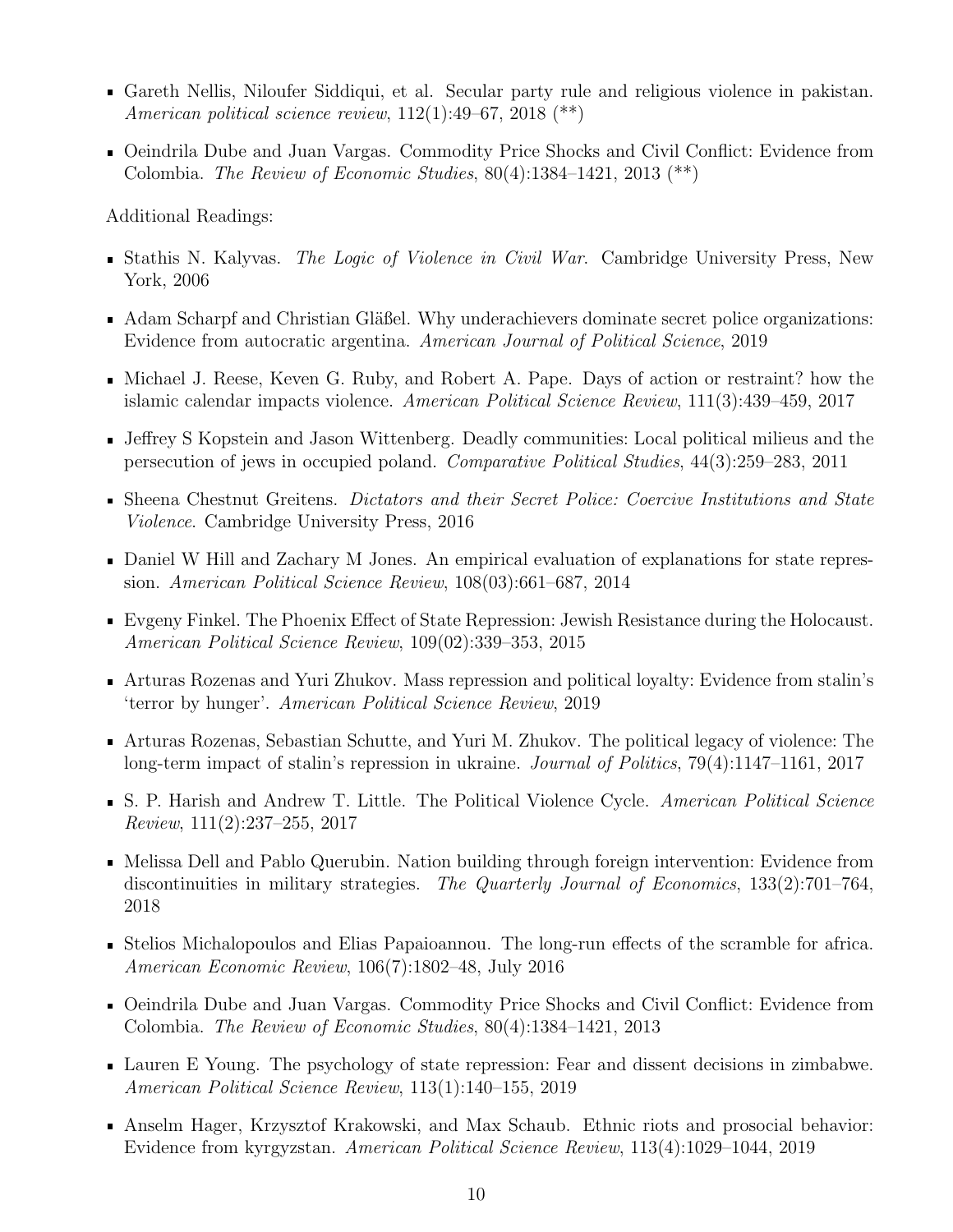#### Week 10: April 7 – Information

- Gary King, Jennifer Pan, and Margaret E Roberts. How the chinese government fabricates social media posts for strategic distraction, not engaged argument. American Political Science Review,  $111(3):484-501$ ,  $2017 (*)$
- Georgy Egorov, Sergei Guriev, and Konstantin Sonin. Why resource-poor dictators allow freer media: A theory and evidence from panel data. American Political Science Review, 103(4):645, 2009 (\*\*)
- Yuyu Chen and David Y Yang. The impact of media censorship: 1984 or brave new world? American economic review, 109(6):2294–2332, 2019 (\*\*)

- Sergei Guriev and Daniel Treisman. How Modern Dictators Survive: An Informational Theory of the New Authoritarianism. Technical report, National Bureau of Economic Research, 2015
- Maja Adena, Ruben Enikolopov, Maria Petrova, Veronica Santarosa, and Ekaterina Zhuravskaya. Radio and the rise of the nazis in prewar germany. Quarterly journal of Economics, 130 (4):1885–1939, 2015
- Ruben Enikolopov, Maria Petrova, and Ekaterina Zhuravskaya. Media and political persuasion: Evidence from russia. The American Economic Review, 101(7):3253–3285, 2011
- Haifeng Huang. Propaganda as signaling. Comparative Politics, 47(4):419–437, 2015a
- Haifeng Huang. International knowledge and domestic evaluations in a changing society: The case of china. American Political Science Review, 109(3):613–634, 2015b
- Arturas Rozenas and Denis Stukal. How autocrats manipulate economic news: Evidence from russia's state-controlled television. Journal of Politics, 81(3):982–996, 2019
- Leonid Peisakhin and Arturas Rozenas. Electoral effects of biased media: Russian television in ukraine. American Journal of Political Science, 62(3):535–550, 2018
- Chris Edmond. Information manipulation, coordination, and regime change. The Review of Economic Studies, 80(4):1422–1458, 2013
- I Jeremy L Wallace. Juking the stats? authoritarian information problems in china. British Journal of Political Science, 46(1):11–29, 2016
- Peter Lorentzen. China's strategic censorship. American Journal of Political Science,  $58(2)$ : 402–414, 2014
- I Jidong Chen and Yiqing Xu. Information manipulation and reform in authoritarian regimes. Political Science Research and Methods, 5(1):163–178, 2017
- Gary King, Jennifer Pan, and Margaret E Roberts. How the chinese government fabricates social media posts for strategic distraction, not engaged argument. American Political Science Review, 111(3):484–501, 2017
- Timothy Besley and Andrea Prat. Handcuffs for the grabbing hand? media capture and government accountability. The American Economic Review, 96(3):720–736, 2006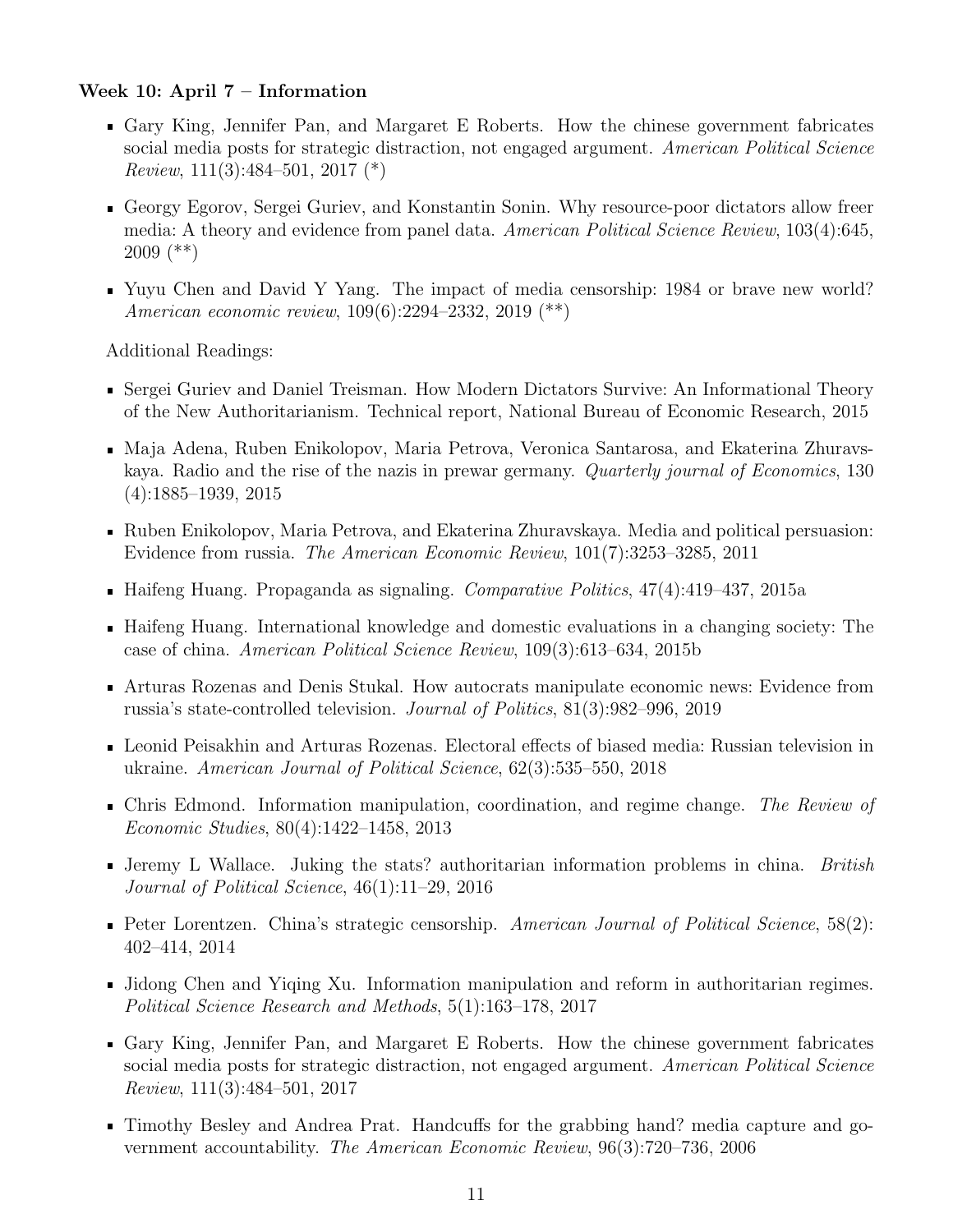- Christian Gläßel and Katrin Paula. Sometimes less is more: Censorship, news falsification, and disapproval in 1989 east germany. American Journal of Political Science, 2019
- Scott Gehlbach and Konstantin Sonin. Government control of the media. Journal of Public Economics, 118(October):163–171, 2014
- Holger Lutz Kern and Jens Hainmueller. Opium for the masses: How foreign media can stabilize authoritarian regimes. Political Analysis, 17(4):377–399, 2009
- Gary King, Jennifer Pan, and Margaret E Roberts. How censorship in china allows government criticism but silences collective expression. American Political Science Review, 107(02):326–343, 2013
- William R Hobbs and Margaret E Roberts. How sudden censorship can increase access to information. American Political Science Review, 112(3):621–636, 2018

#### Week 11: April 14 – Social and Political Change

- Timur Kuran. Now out of Never: The Element of Surprise in the East European Revolution of 1989. World Politics, 44(1):7–48, 1991 (\*)
- Davide Cantoni, David Y Yang, Noam Yuchtman, and Y Jane Zhang. Protests as strategic games: experimental evidence from hong kong's antiauthoritarian movement. The Quarterly Journal of Economics, 134(2):1021–1077, 2019 (\*\*)
- Leonardo Bursztyn, Georgy Egorov, and Stefano Fiorin. From extreme to mainstream: How social norms unravel. Technical report, National Bureau of Economic Research, 2017 (\*\*)

- $\blacksquare$  Hannah Arendt. On Revolution. Viking Press, 1963
- Charles Tilly. From Mobilization to Revolution. Addison-Wesley, 1978
- James DeNardo. Power in numbers: The political strategy of protest and rebellion. Princeton University Press, 2014
- Herbert P Kitschelt. Political opportunity structures and political protest: Anti-nuclear movements in four democracies. *British journal of political science*, 16(1):57–85, 1986
- Susanne Lohmann. Collective action cascades: An informational rationale for the power in numbers. Journal of Economic Surveys, 14(5):655–684, 2000
- Henry E. Hale. Regime Cycles. Democracy, Autocracy, and Revolution in Post-Soviet Russia. World Politics, 58:133–65, 2005
- **Elisabeth Jean Wood.** Insurgent collective action and civil war in El Salvador. Cambridge University Press, 2003
- Mehdi Shadmehr and Dan Bernhardt. Collective action with uncertain payoffs: Coordination, public signals and punishment dilemmas. American Political Science Review, 105(4):829–51, 2011